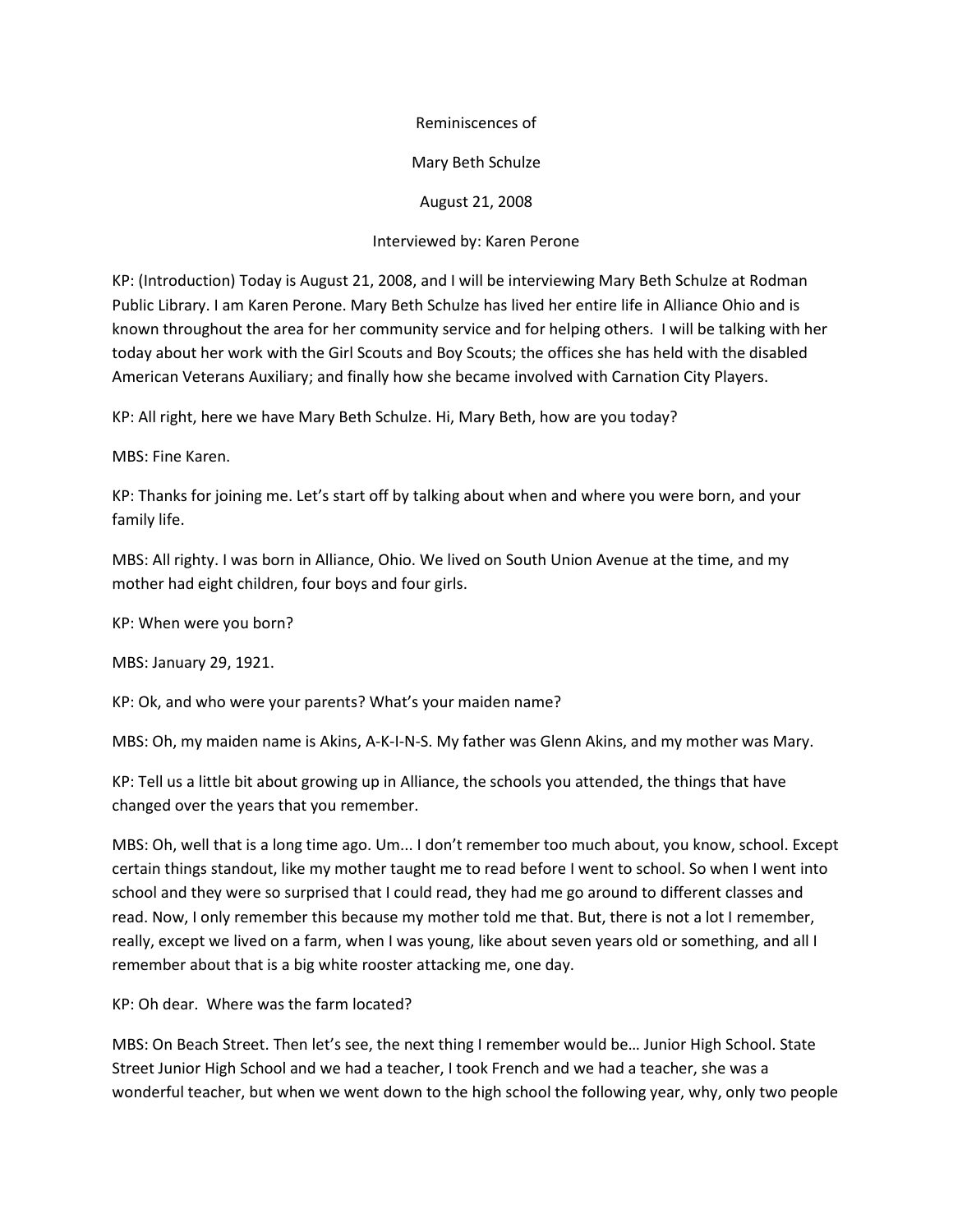out of that class continued with French because the rest of us didn't feel we knew enough about it. All I remember is "Comment telle vous, Audjour'hui". You know, "how are you today?"

KP: Did you continue with French?

MBS: Oh, no! No, I took a commercial course. You know, book keeping, typing and all that.

KP: Well that came in handy, later on in life.

MBS: Oh, yes. Yes it did. Yes because when I graduated we couldn't afford to go to college, any of us. So I made arrangements to go and take a year and a half of post graduate work in high school and I worked in Mr. Glenn Guy Hoover's office to pay for my tuition.

KP: Is that Guy Hoover?

MBS: Guy Hoover, yes.

MBS: Then after that I got a job working for the three supervisors of the Alliance City Schools Mrs. Haycock, Mrs. Erwin, and Mrs.Utherbee, and I worked for them until I was married in 1941. For a couple years after that…then I started having children. You know, I had a little boy, who is grownup now he's 65 years old and he's an attorney.

# KP: And his name?

MBS: His name is Dennis Schulze and he is an attorney down in Marysville, Ohio.

KP: And you also have a daughter.

MBS: Well, yes. But after, the baby was, he just, just four or five months old, when he was drafted, Wilber was drafted into the Army for World War II. So when he came out of the army, two years later, and then we had a little girl. So they were four years apart the boy and girl, which was nice. She was a respiratory therapist, and she lives on the farm where I live now. They built a house and they built a section on for me. So, I have my own little apartment, you might say.

KP: And her name?

# MBS: Pam Weible

KP: Can you tell us a little more about your World War II times?

MBS: Well, my husband was wounded the day after D-day and had a twenty percent disability. That's why he belongs, had belonged to the Disabled American Veterans. So he was over in France and they put him in charge of some German P.O.W.s because his mother had come from Germany. So he knew a little bit of German, and so that worked out nice for him.

KP: That's good. Speaking of the D.A.V., the Disabled American Veterans, you were quite active in that group, I understand.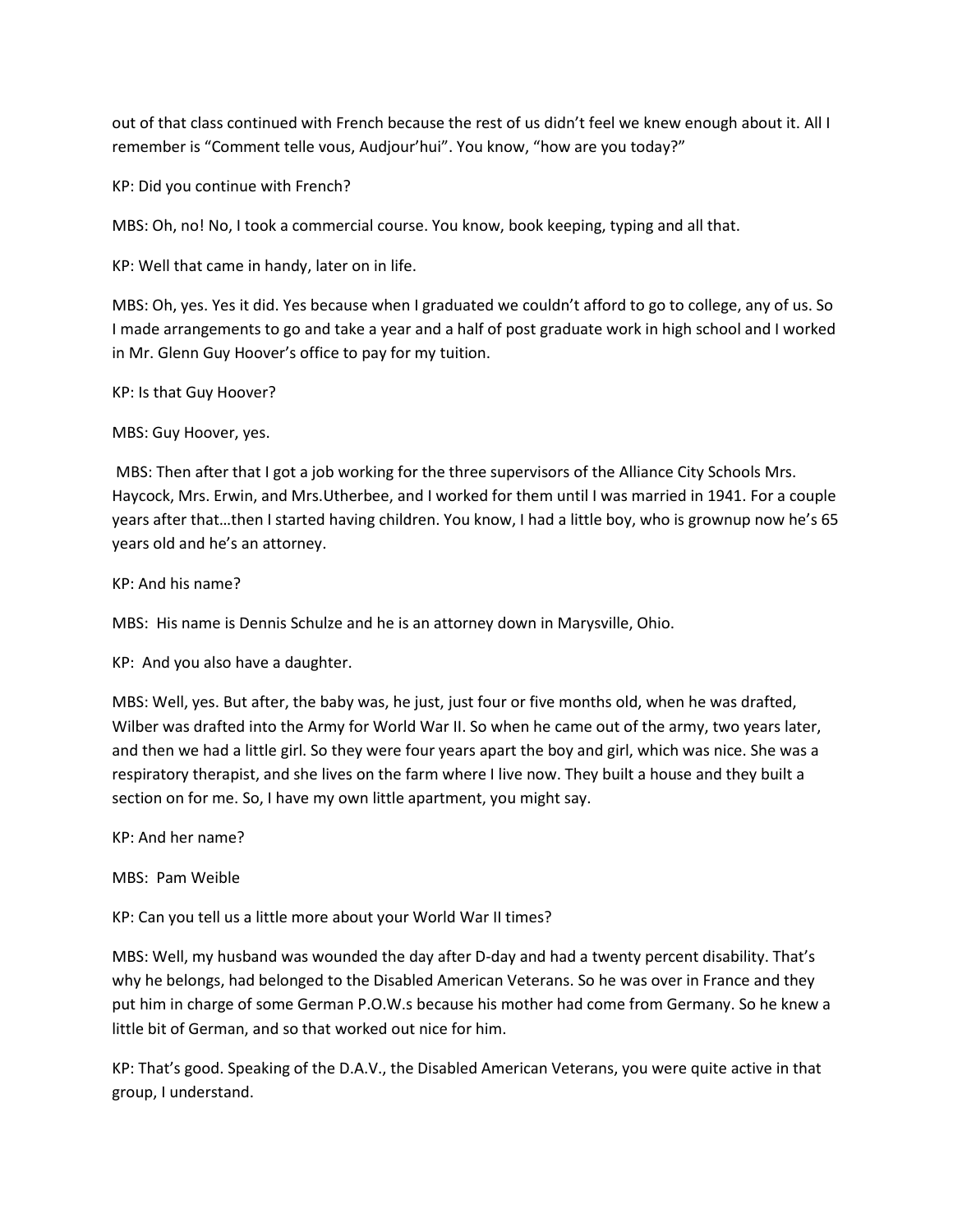MBS: I have been a member for 57 years.

KP: Fifty-seven years. So you joined in 1951.Tell us a little bit about how you got involved in that group.

MBS: Well because my husband was a member of the Disabled American Veterans and they had a local auxiliary here and so I joined and I have been a life member. We first met at the Christopher Columbus Hall because we didn't have a chapter home like we do now. Then we did get one, the one built out there on McCallum. So I served at all offices for the local. Then I was selected State Officer. Then I went up to State Commander for Ohio.

KP: What did you do as the State Commander?

MBS: Traveled to different units that invited me for special occasions or if they needed help with anything.

KP: Are there a lot of units in Ohio?

MBS: There were, but people have gotten older. Some of them have relinquished their Charters, but there were quite a few.

KP: And then you didn't stop there.

MBS: No.

KP: You went on to the national level.

MBS: That was '70, '71 I was State Commander. Then 1975, from '71 on up I served in different vice commander positions. Then years in 1975, '75, '76 I was elected national commander. I traveled; I visited Hawaii, Puerto Rico, and twenty-eight different states. Visited V.A. Hospitals and attended different functions that different states had invited me to.

KP: That's great. And you met a very famous man or a couple of them.

MBS: Which one?

KP: Yeah, tell us about that.

MBS: Well ok, in 1976 why we had, what used to be an annual affair, I don't believe they have it anymore; the Women's Forum on National Security. That was our two hundredth year for our country, in 1976. So I got to do a lot of things. I got to cut the ribbon for the dedication of the new D.A.V. national service head quarters in Washington D.C. The national commander for the men and I cut the ribbon. Then we went down to the basement of the building and waited for the car to come in, that was carrying President Gerald Ford. Then we escorted him up to the auditorium to the speaker's platform and we sat on the speaker's platform with him. Let's see, I got to place a wreath on the tomb of the Unknown Soldier and they took me to Mount Vernon to George Washington's tomb and they opened the door, which they told me at the time that they don't always open it, but they unlocked the door and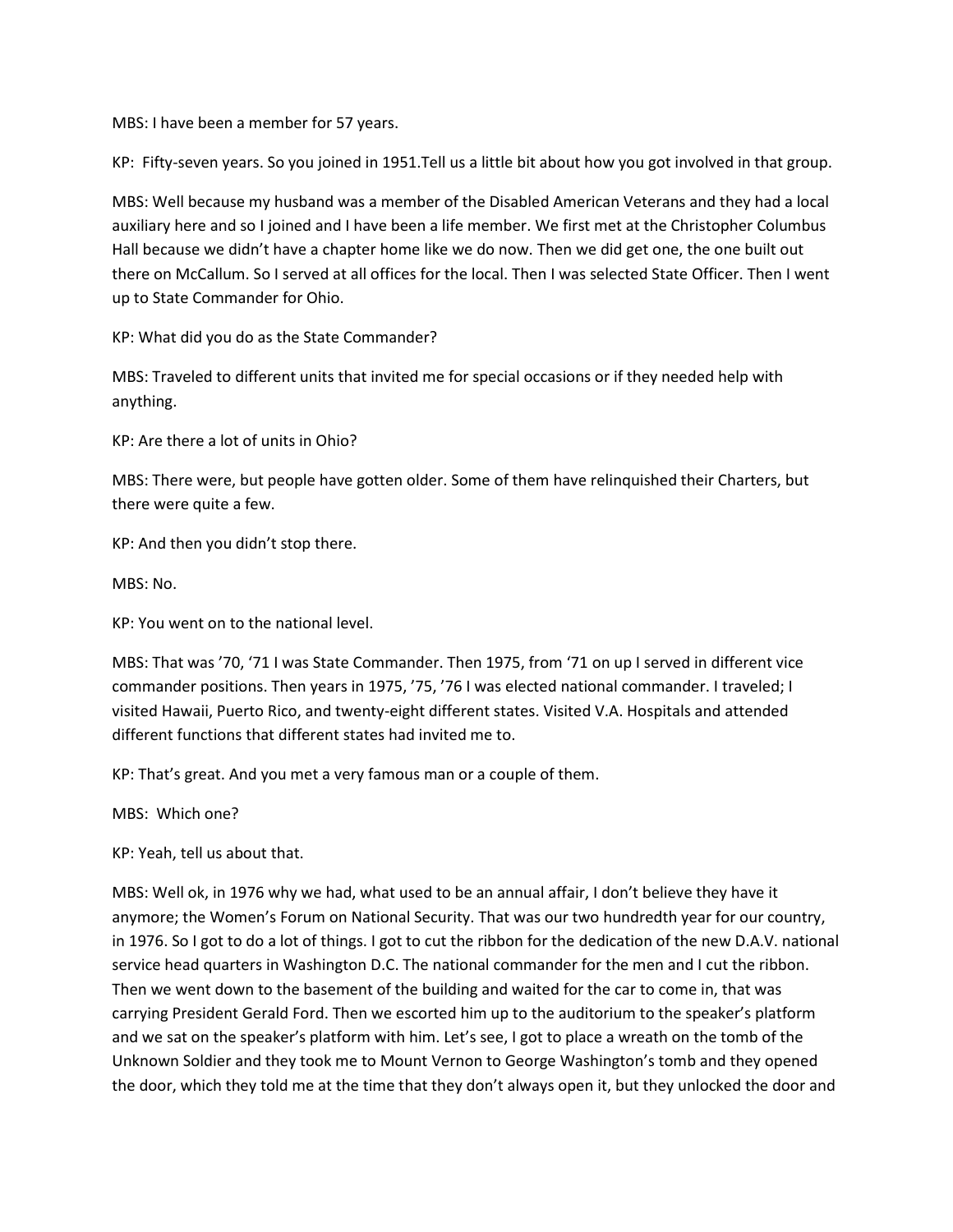me go in and lay the wreath at the place of his burial. I presented a Molly Pitcher Award to Bishop Sheen, for his special work with Americanism.

KP: Sounds like you had a very active year.

MBS: Oh yes. Also another thing that happened during that time I visited the Kennedy Space Center, and I served on the jury at Freedom's Foundation at Valley Forge for a week selecting the winners for that year's Americanism Contest. There just were a lot of things.

KP: Yeah it seems like it.

MBS: Yeah. I chaired the Women's Forum on National Security. I was a chairman of that. That was when the representatives of different veterans' auxiliaries met; came to Washington, D.C. and met. We had speakers and it was really nice. My theme that time was "Security 200 years and forever." Oh when I was in the office of national commander my theme was "Ring the Bells for Membership."

(Mary Beth Schulze then shows a necklace which she received because of that theme.) She also states that she received 156 bells as gifts that year from traveling, which she keeps in a nice cabinet in her living room.

KP: That is a nice keepsake.

MBS: Oh yes, wonderful.

KP: So once you finished up that year did you continue working with the D.A.V. auxiliary?

MBS: Oh yes. I've been a life member.

KP: Is the group active here in Alliance?

MBS: Oh yes, we meet at the chapter home once a month, out there on McCallum, and recently five of us, from our area, attended the National Convention in Las Vegas.

KP: Good.

MBS: That was really nice, busy place though.

KP: I bet.

MBS: Noisy too.

KP: Caring on a lot of business, huh.

MBS: Of course with Carnation City Players that's kept me busy too. I've been a member of that for 44 years. I don't know it seems like when I join something I seem to stick around awhile.

KP: That's good, I mean we need more people like that, but we are going to talk about Carnation City Players in a little while. But, first I want to talk about scouting.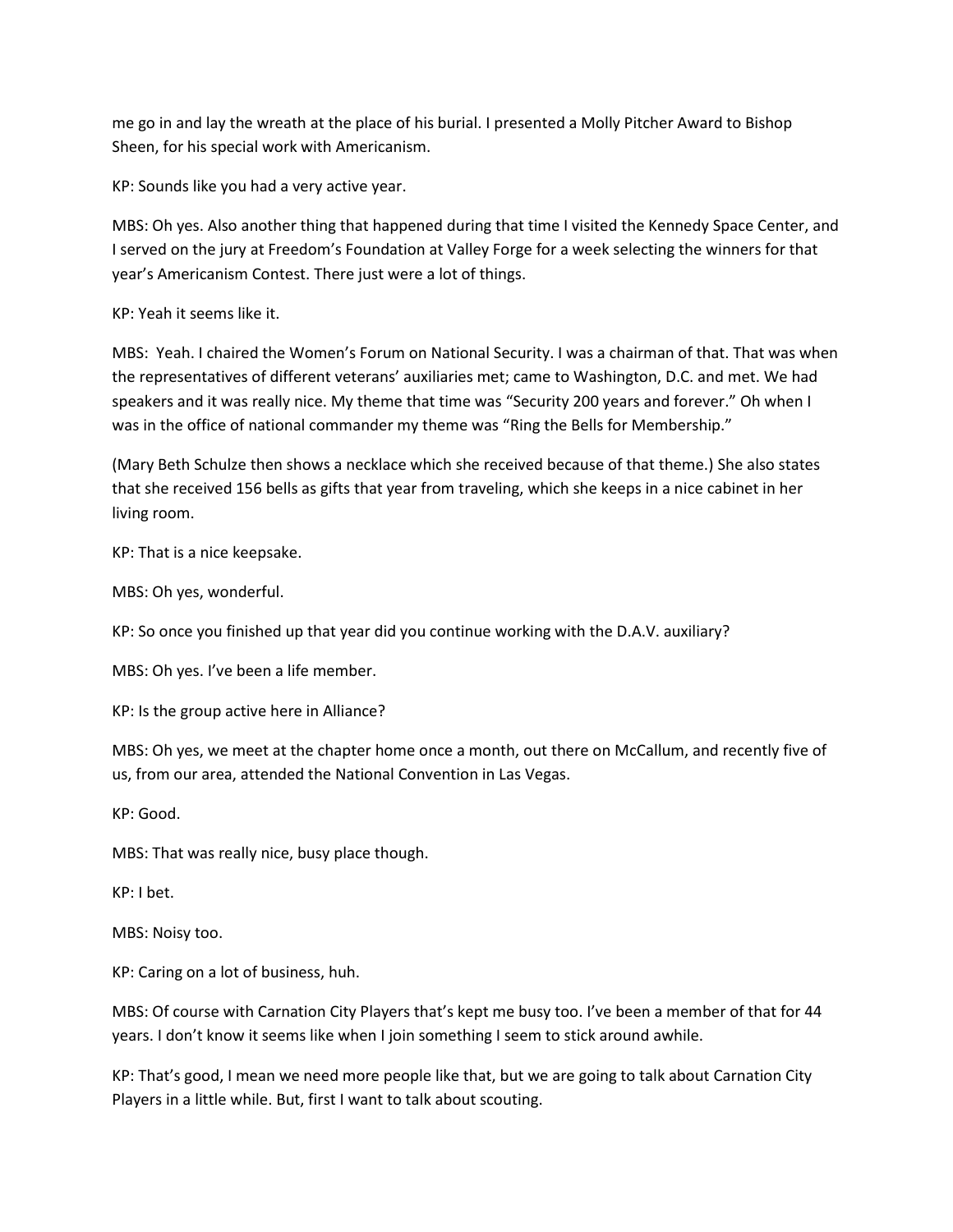MBS: Oh yes.

KP: You were very active with the Girl Scouts and Boy Scouts, I understand.

MBS: Well in 1943, when my husband went to the service, the church called me and said wouldn't you like to help with our Girl Scout troop here. So I had my little baby you know, so I said well sure, so I would go down to the meetings and take him with me, and a lot of the girl scouts would earn their baby care badge by helping learn to take care of him.

KP: Well, that was good timing.

MBS: Oh yeah, right. I was a Girl Scout leader, a troop leader for 27 years. See what I mean when say when I join something I stay. Then I was a Cub Scout den mother for 7 years.

KP: When did you find time to do anything else?

MBS: Well I guess I didn't do anything else. Well once in a while we would take a vacation and go on a fishing trip with the children, but it was a wonderful experience and I met so many wonderful people. I just learned to love everybody.

KP: And I understand you taught them singing and drama.

MBS: Yeah, and camping skills.

KP: Camping skills?

MBS: I gave training courses for Girl Scout leaders once in awhile. I went to camp Veda Macy in New York for some training myself. I went to; I think it was, Toledo to a training session for Girl Scout leaders. The only thing I remember about that is there was a tornado alert and they said now if we get a tornado warning why you find the lowest place you can find and lay down in that. That was my first experience with tornado alerts.

KP: Oh dear.

MBS: But thank goodness nothing ever happened, so we didn't have to put in to practice.

KP: And you've stayed in contact with many of these girls, over the years?

MBS: Yes, about five years ago a group of them got together and had a luncheon in at St. Paul's Lutheran Church. I belong to the Abiding Savior, but I used to belong to Saint Paul's. In fact that was where my first troops were. And they had a luncheon and we had revived old memories and we had a really good time.

KP: Good.

MBS: In fact, I have a picture that was taken of the group on my computer table. Yes, I have a computer, I don't know how to use it, but I have one.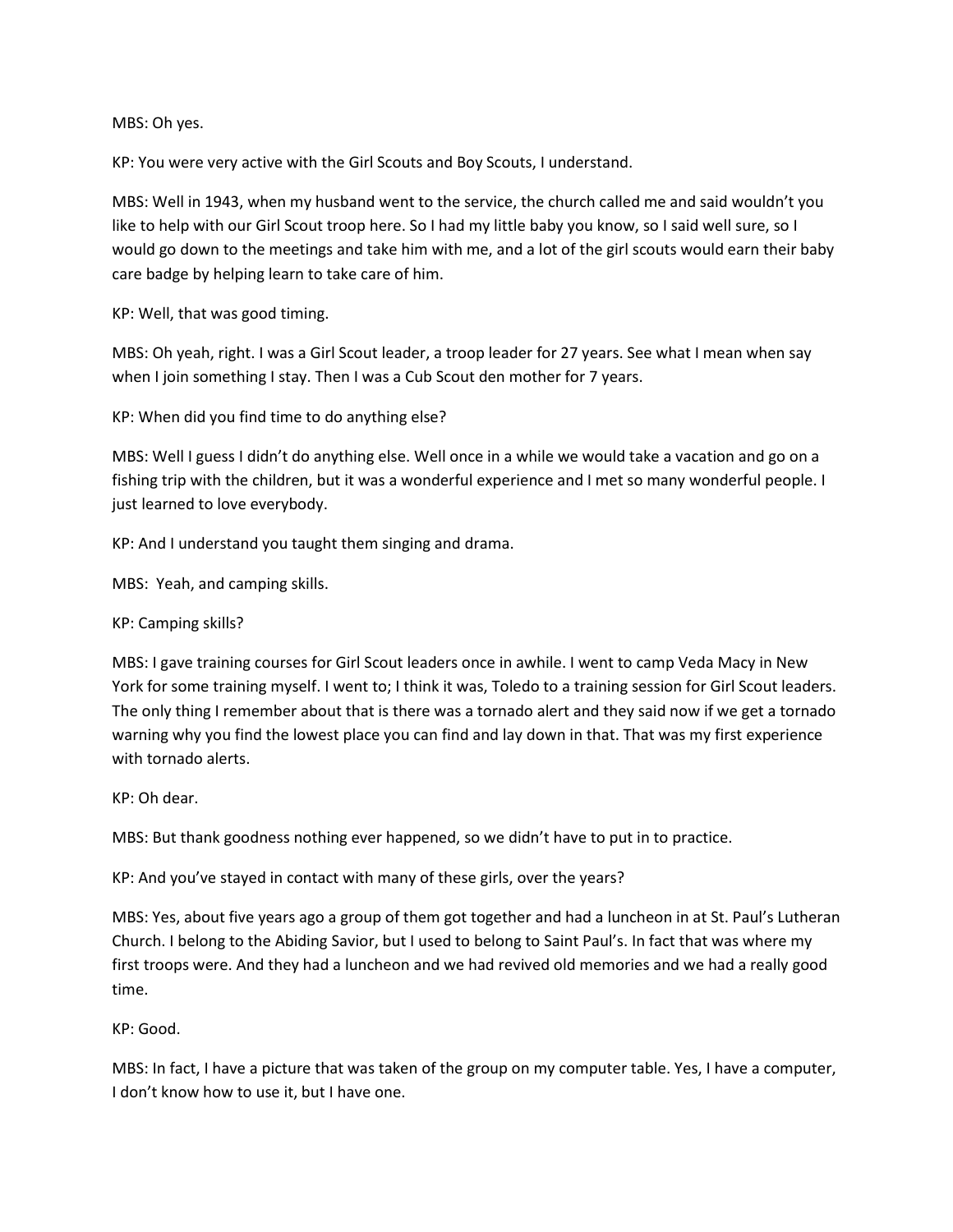KP: You do very well with your computer.

MBS: I play solitaire on it.

KP: There you go - a very expensive deck of cards.

MBS: Yeah, right. Well my daughter comes in and uses it sometimes when she doesn't want to go downstairs to her own. So I feel that was worth it.

KP: So you must have had a big impact on these girls that they decided to get together after fifty years to honor you at luncheon like that.

MBS: I thought I never got to be called for jury duty and I would like to see a trial. So I thought I would go down to the city hall to the courtroom. I got checked through the police thing at the door and they said you go down this here and to the right. And I did and I saw what was going on that day. When I walked up to tell them that I was there to deliver the judge his tickets. So they said come on up here, he says, I told him that I have never been in a courtroom before, so he said come here and sit in my chair. So he let me sit in his chair, but the thing was that I was going to tell you is that when I went up there someone says Mary Beth and she came and hugged me. I thought who is this lady; I can't think, she looks familiar. Here it was one of my little girl scouts back then at the church. It was Jone Shotner was her name and its Boise now, but she is the sweetest most wonderful person. She was one of them who helped with the luncheon. I didn't expect, you know, you think, you're so busy getting old and so you don't think about people that you knew as little children getting old, and there she was a grown woman with gray hair, white hair. Anyways she is just a wonderful girl.

KP: That's always nice when you come back and they remember you.

MBS: Oh yes, I saw one yesterday. I was meeting Phyllis Kibler at Applebee's so I could give her some information; she's my co-chairman now for the box office. I sat down to wait for her and there was a couple sitting down beside me there. The women leaned over and said Mary Beth how are you, and I thought oh my goodness sakes, who's she? She was so nice and so sweet, and she said I was a girl scout with you years ago. I was just so tickled that she recognized me and remembered me.

KP: That's great. Are there any experiences with the Girl Scouts, or maybe a camping trip, or something that you can recall?

MBS: Oh yeah, different times, one time was at my mother's she lived on West State Street where that big car wash is now, on the corner of Shubert and State. Well that was her house then and so we went out there and she had an orchard. We camped out one time one weekend, Gretchen Cox, well Gretchen Swaggard is her name now and different ones that were in my troop. My sister had gotten home from Hawaii and she had lived there for four years, and she had taken lessons for hula. So she taught the girls a hula and they were so thrilled.

KP: That's great.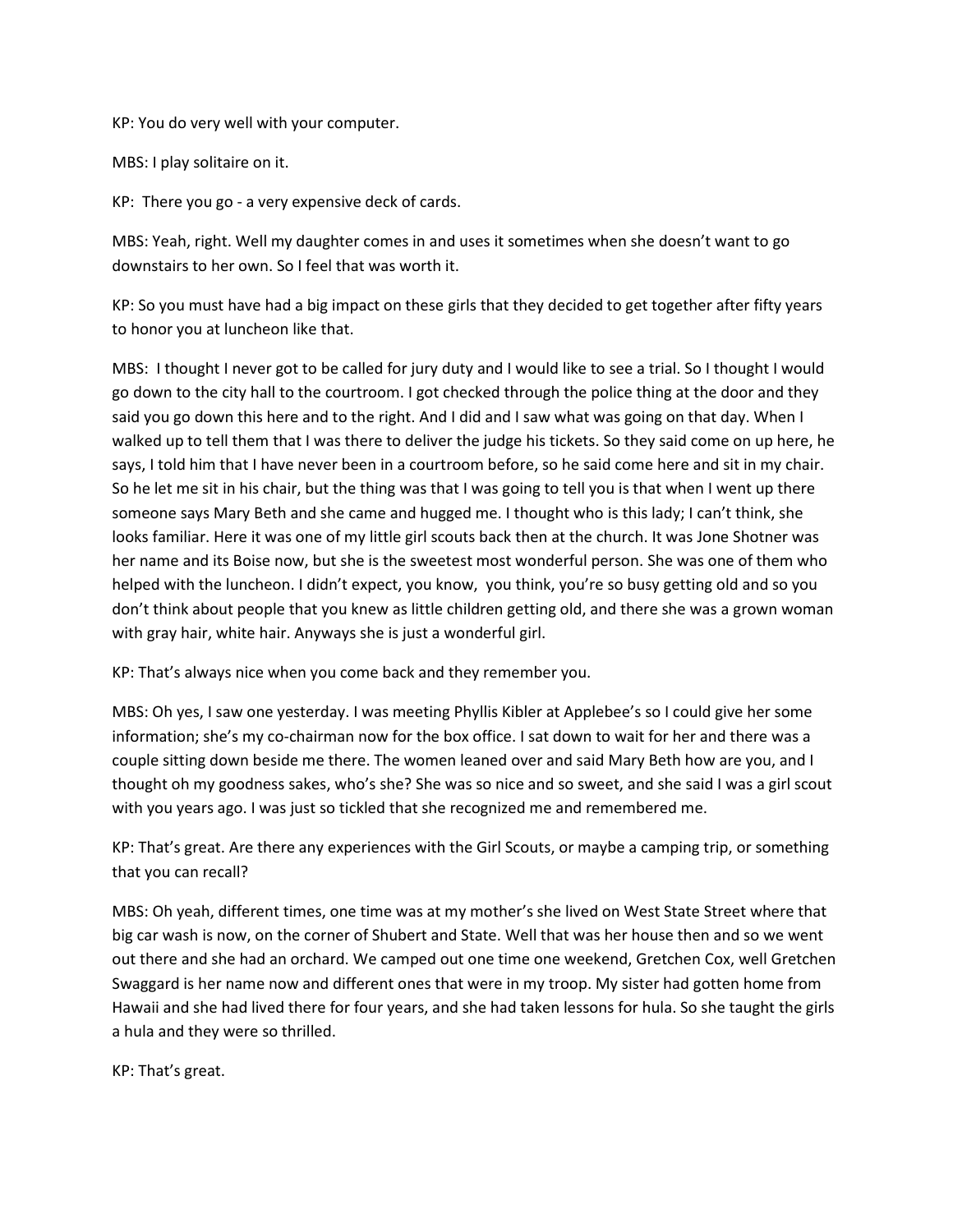MBS: Then one time, later on about 1970 just before I quit scouting, why I took them out to my farm. When we lived on a farm then and we took them out there we did an experiment, digging a hole and putting the coal down and putting the food on and covering and cooking it that way. So we had that episode that day and it was so good. Everybody enjoyed it and it was a different experience for me as well as the girls.

KP: Not something you do every day.

MBS: Not something I do every day.

KP: Then you were involved with the Cub Scouts a little bit too.

MBS: Yes my son when he was little why him and Billy Morgan, Bill Sutton, David Ruth, Craig Locke, and Darrel Wutherick. But yes I had them.

KP: Did you like working with the Girl Scouts better than the Boy Scouts?

MBS: Oh no, I enjoyed all of it.

KP: Just a little different working with the boys than the girls.

MBS: Oh yeah.

KP: Let's talk about Tri-County Players, the forerunner of Carnation City Players. How did you get involved?

MBS: 1964, let's see, well I guess for one thing we went to see the shows and they were very good. So we liked that. So they had auditions for shows at different times, I auditioned for one of them. I got a part and then I got so interested I finally decided… well what it was, was they had a show scheduled, *Plain and Fancy*, and we didn't have a director for it. So this is one of those things that happens to me. So they said, "Well Mary Beth you always that you wanted to direct someday, why don't you try this?" I said, "A musical?" And they said, "Well sure, you can do it," so I thought, well if they think I can do it then I guess I can do it. So I did it and I directed six musicals then. I did *Plain and Fancy, Brigadoon, Bells are Ringing, Show Boat, Oklahoma,* and Finian's Rainbow*.* 

KP: And those are not little shows, those are big shows.

MBS: Oh yes and they are wonderful.

KP: Classics.

MBS: Then I did about eight regular shows and three melodramas. Somebody said to me yesterday, they said, "You know, why don't you do a melodrama again, they're a lot of fun; I would try out for that." So I said, well I'll have to think about it.

KP: I think that was one of my first experiences when we moved to Alliance, was coming to a melodrama at Carnation City Players. You were probably involved with that at one point too. We didn't really know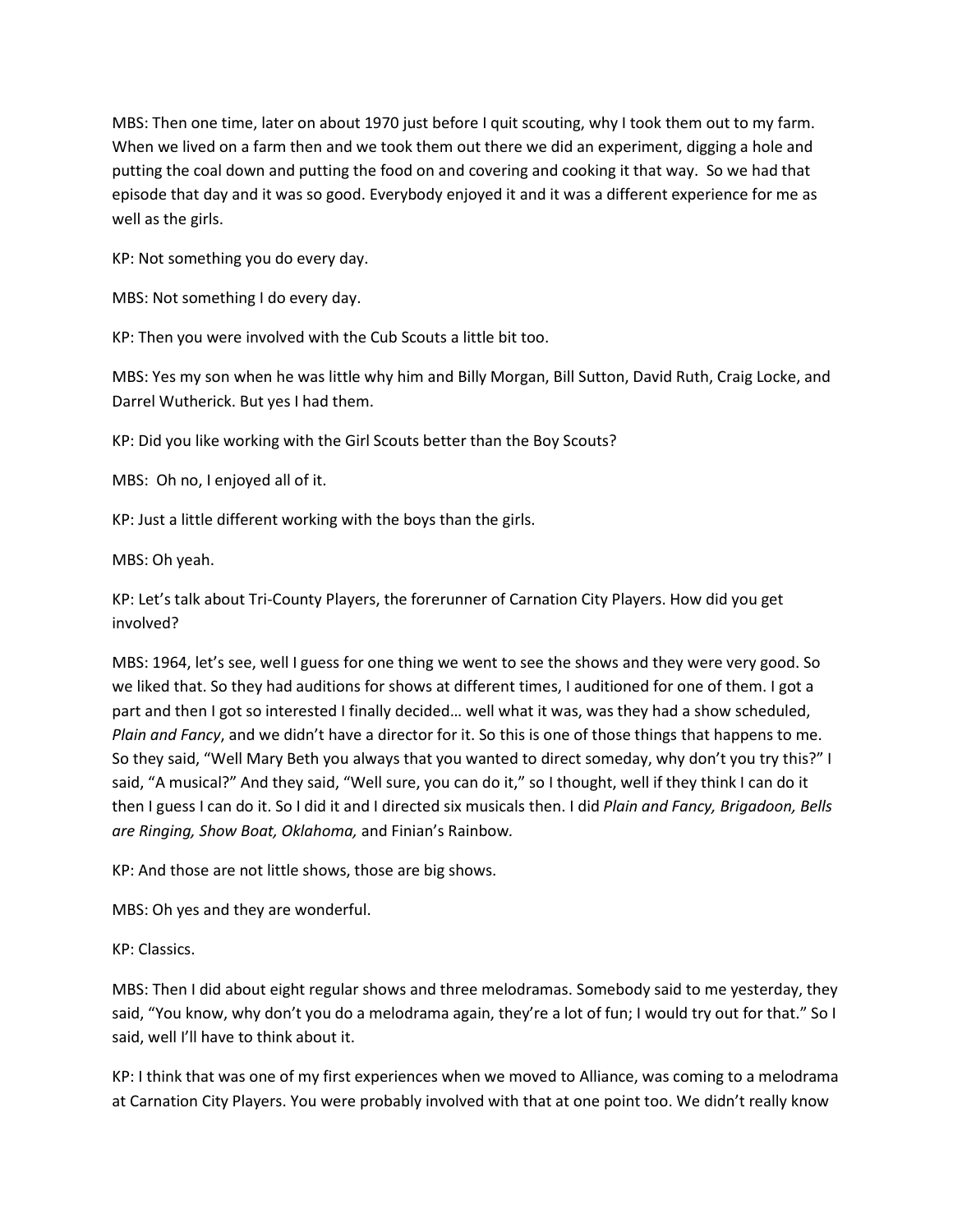any of the cast of characters to speak of, but it was a lot of fun. So yes I agree. We need to do another melodrama. So, the early days, back in the, Tri-County Players started in about 1960.

MBS: '60, I believe it was

KP: And that was the days before the Firehouse Theater. So where did they rehearse, and where did they put on shows?

MBS: We rehearsed different places, schools or churches, wherever. In fact, one thing we did, I don't remember, Ann Frank it might have been, I'm not sure, anyways one of the shows we did actually perform it in a church. In St. Joseph's school, we did one there. And Rockhill School was where a lot of them were, and then the Strand Theater down in Sebring.

KP: So it was more than just Alliance that was involved?

MBS: Yes, it was three counties Stark, Columbiana, and Mahoning, I believe it was. I don't remember the year but eventually we got around to changing it because those counties weren't participating anymore, and it was mostly just Stark. So we decided to call it Carnation City.

KP: So was it Carnation City Players before the Firehouse Theater or about the same time, do you think?

MBS: Oh no, we were the Carnation City Players before we got the theater. *Mame* was our first show we did in the Firehouse Theater.

KP: And that was about 1970…?

MBS: Don't ask me dates.

KP: It was in the early '70s, I remember. I think '72, but I will have to check on that.

MBS: I should have gotten my schedule out and looked at different dates, but I wouldn't probably remember them anyways probably.

KP: Well we do have that information available. Did you rehearse in; I understand there were rehearsals in people's homes and things, or just schools and churches?

MBS: Just schools and churches mostly. Once in a while if it was a small group they would maybe rehearse in a home.

KP: Did it make it difficult for building sets and things, without of having a set space to?

MBS: Well yeah you couldn't do as much, you know. My husband was in charge of set construction, set design for a number of years before he was diagnosed with Alzheimer's, and then after that he couldn't do it anymore… We have a wonderful crew now.

KP: Talk about that a little bit.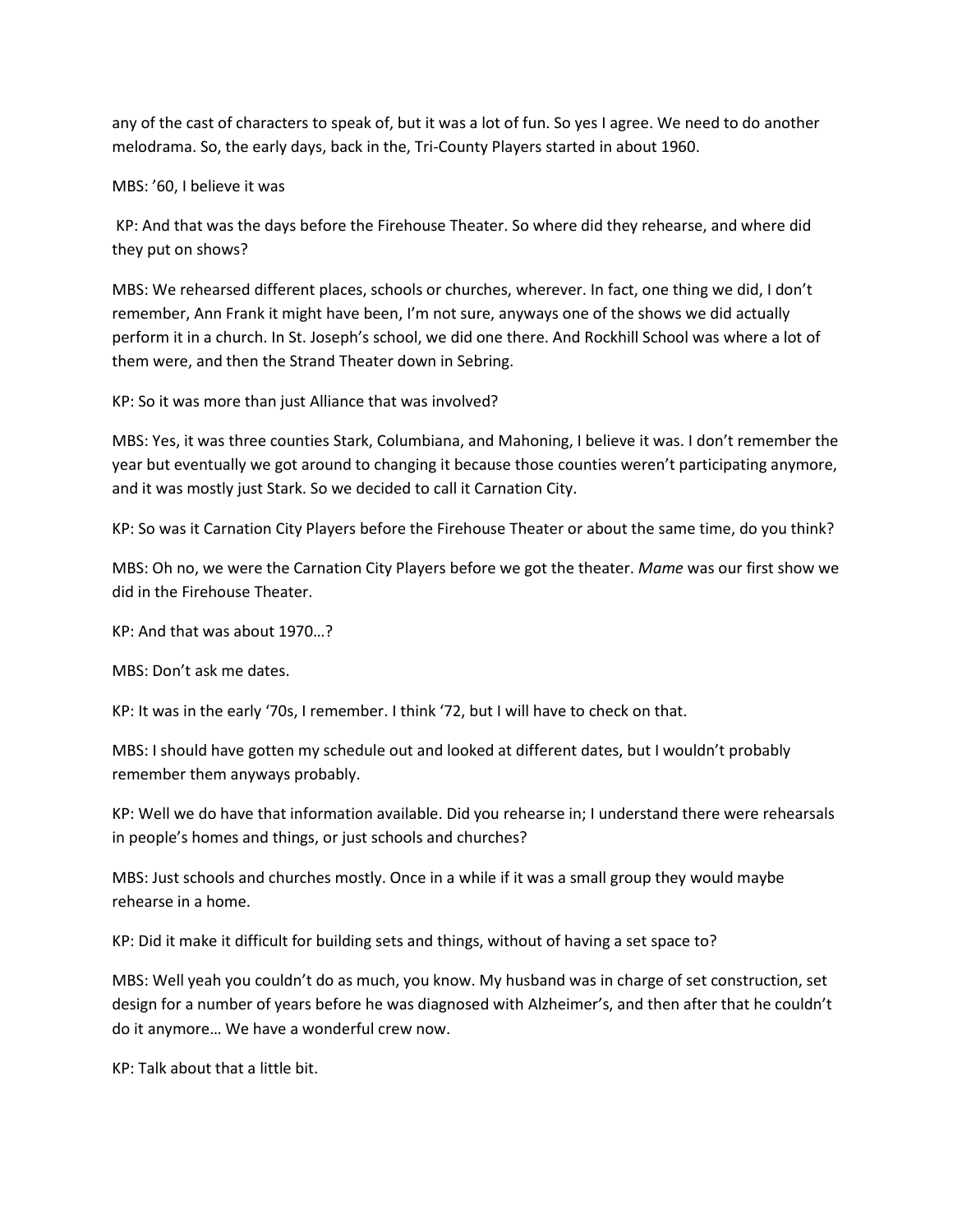MBS: Well yeah, Gordon Harrison, Keith Brown, Bob Henry, and different ones come in to help too, you know, but those are the main ones. They do a wonderful job.

KP: Yeah the sets are incredible, what they come up with these days.

MBS: Oh, yes. Yes they are.

KP: So some of the things that you're involved with the theater, different offices that you held.

MBS: Well I'm assistant treasurer and box office chairman for about 18 years, I think. There I am again, with the long… just like with the state. After I was National Commander, I'd go back and I was state treasurer for 18 years.

KP: You're good with the money.

MBS: Because they trust me. So…the Carnation Players is really a wonderful organization, and we don't have any pre-Madonnas, you know, who think they are so much special more so than the rest of the cast or anything. Everyone gets along fine and we work together. It's just wonderful.

KP: One of the nice things, I don't know if everybody knows this or not, but when they call the box office they're not actually calling the theater because you transferred the phone to your house. So that friendly voice that's on the answering machine is yours, right?

MBS: Yeah, I answer the phone when it rings and take their reservations. We have some awfully nice people that call in. They say well now Mary Beth, I would really like the third row if that's alright, if there's any seat there. They don't complain or gripe about things. Everybody is just so nice. I get between two and three hundred calls for each show. I go down two weeks before the show opens and put the phone on call forwarding to my home. That way I can take the calls and get the tickets in envelopes and get it all ready.

KP: It's a pretty smooth running operation.

MBS: Yeah it goes real nice. Well now Phyllis Kibler is going to be co-chairman now and she is cochairman this year for me. She will probably take over for me, when I quit. I told them at the board meeting the other night…

KP: You're not going to retire.

MBS: You were there, you know. I told them that next year when it comes election time I'm dropping everything, and you were one of them who said "oh no".

KP: We will definitely miss you when you stop doing that. You are doing such a great job, having everything run there.

MBS: Thank you.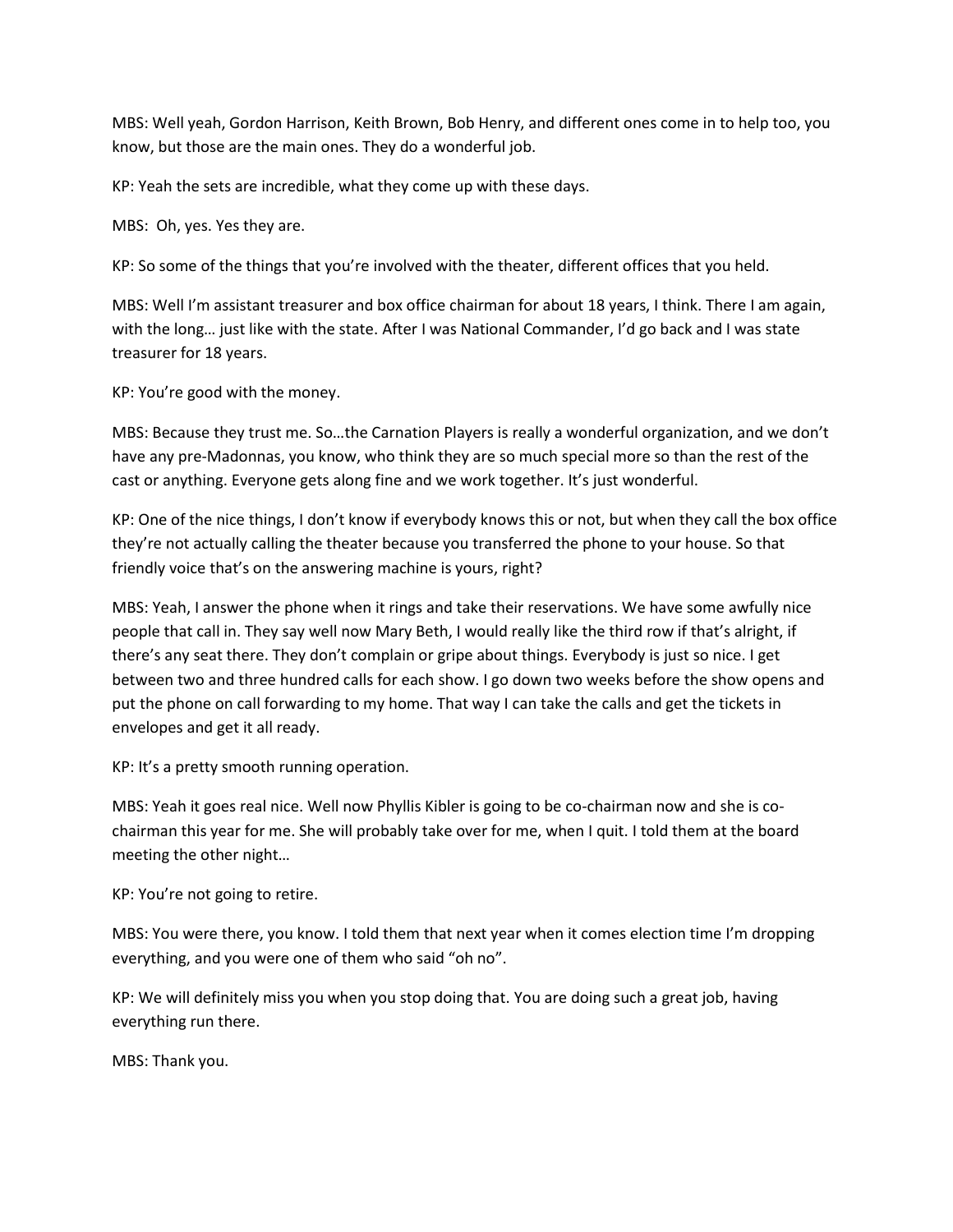KP: Tell us some of your favorite moments of Carnation City Players, working with the cast and crews, or maybe a director moment, or something, working with the board…Put you on the spot.

MBS: I get along with everybody, if anybody has any gripes about me they didn't let me know yet. But… I might say that… I received an award from Ohio Community Theater Association and two years ago, two or three, I forget when, I received an award from Youngstown Area Community Theater Association, and I really appreciate it.

KP: That was in 2006, right? Youngstown Area Community Theater Association's Lifetime Achievement Award.

MBS: (reaches for a paper of dates and reads it) Yeah the Achievement Award was in 2006 and the induction into the OCTA Hall of Fame was 2004.

KP: That's pretty good, and you are an honorary lifetime member of CCP.

MBS: Yeah I'm an honorary lifetime member and a member of Abiding Savior Lutheran Church, I think I mentioned that.

KP: So is there a particular show that you have good memories about?

MBS: Not one in particular. *Showboat* was very good. Dick and Rita Hamilton were in that and they are both gone now. But it was a very good show and my husband was set construction for that. I remember him making the things, like the railing on a ship, you know, and he did a wonderful job on that set. Another show that I liked was *Bells are Ringing,* and that was a lot of fun and a good show too. I think Carnation Players does all good shows. I very seldom ever seen one that I was disappointed in. They do a wonderful job.

KP: It's all volunteers.

MBS: All volunteers accept the directors. In fact, most of the musicals I directed I didn't get paid because we didn't pay then, back in those days. I was always a volunteer. But we have people coming from Canton, Akron, Salem, and down that way, from everywhere and they say they really enjoy coming to our shows and they like our theater thanks to the City of Alliance.

KP: That's one thing that a lot of the community theaters in the area don't have the advantage of.

MBS: Oh yeah, right.

KP: Is that we have a wonderful facility provided by the City of Alliance.

MBS: Oh yes, yes. We are very fortunate.

KP: So they have us there as the caretakers of the facility.

MBS: Yeah.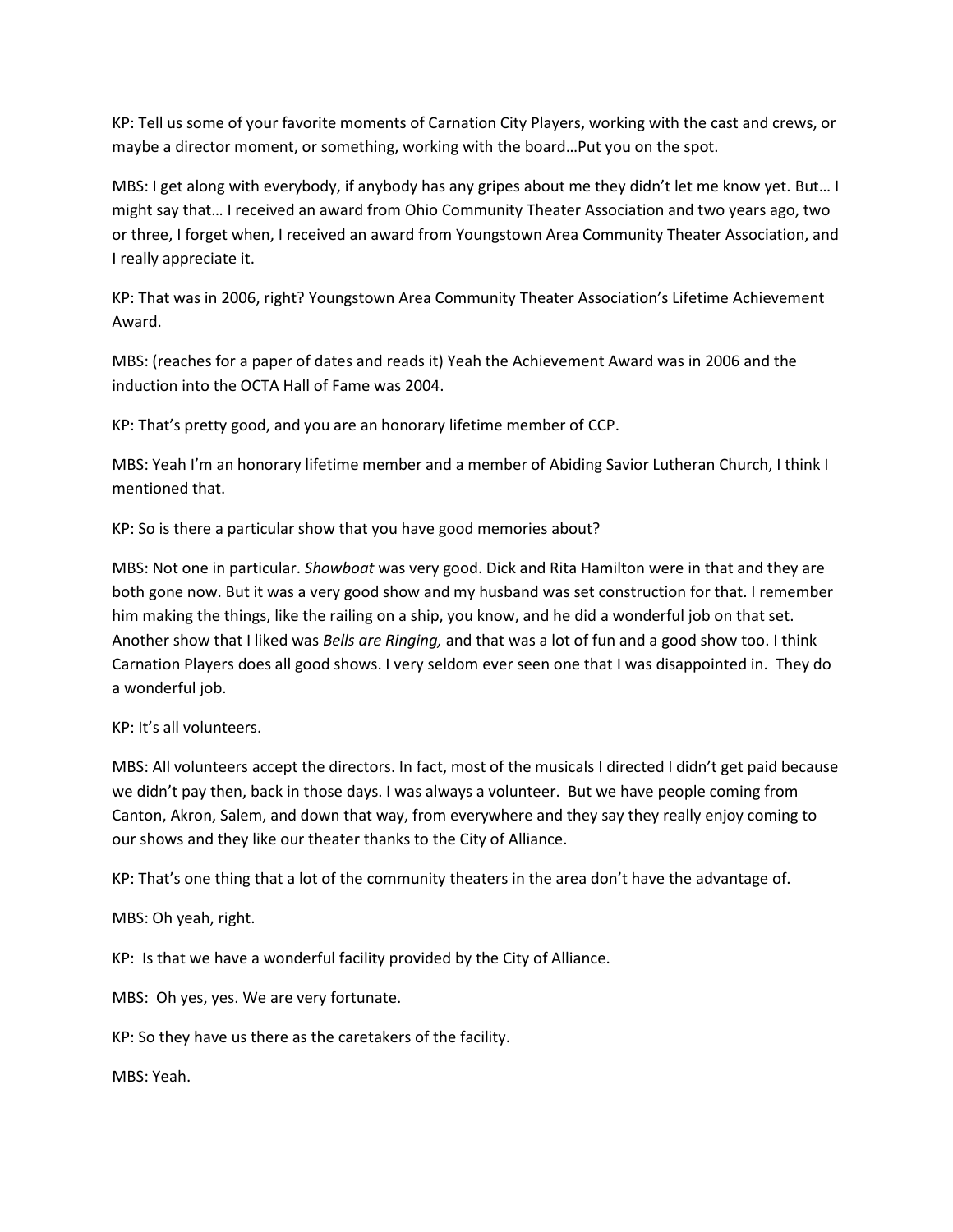KP: What do you see in your future with theater and all your other activities that you are involved with?

MBS: Well I don't know.

KP: Don't tell me that you're getting to old for these things because I know.

MBS: Well I will be 88 in January. I saw a lady the other day and she walking along and having trouble and I thought that poor soul she must be getting pretty old. Then I thought, geez I hope I'm able to walk good. When I was out in Las Vegas, I'm telling you that was a lot of walking to go from the North Tower over to the South Tower for all of our meetings. I was so glad to get home. I said that somebody the other day and they said, "Glad to get home from Las Vegas?" and I said, "Oh yes. That was too much walking for me." Alliance is a great place; we have a lot of good organizations in Alliance and people are very nice.

KP: So you have anything else that you want to share with us? Oh we didn't talk about Civil Defense.

MBS: Oh yes, my husband and I were in Civil Defense for about four years, I think. That's funny how you remember only certain things about… The only thing I remember about Civil Defense was one time, one night we went to a meeting and the person in charge said now Doctor so and so was supposed to be here to give a training session on emergency child birth, but he has an emergency with a patient and he won't be able to be here. So they said we will have to have somebody do the training. You know, we all said "Oh". And they said, the person, I forget if it was a man or a woman, who was in charge, anyways, they said, "Well Mary Beth how about you?" I said, "I didn't know anything about child birth. I have had children but I don't know what to do." Well that's all right, we have a slide projector here and slides and this commentary, you can do it. So I said ok. So I did it.

KP: So that was your early introduction to acting.

MBS: Oh well that it could be.

KP: What was the Civil Defense group supposed to do?

MBS: We met at the armory and it was war time, you know, and I guess we were supposed to be able to help out in an emergency or something.

KP: Would that be kind of similar to what the Red Cross does, or something different than first aid?

MBS: It's a little different.

KP: I remember there used to be these Civil Defense kits. Like little wooden or cardboard barrels that had emergency food and things like that. Where you involved in that at all?

MBS: Yeah, I don't remember to tell you the truth.

KP: Okay, like Cold War Era.

MBS: I don't know it was a long time ago.